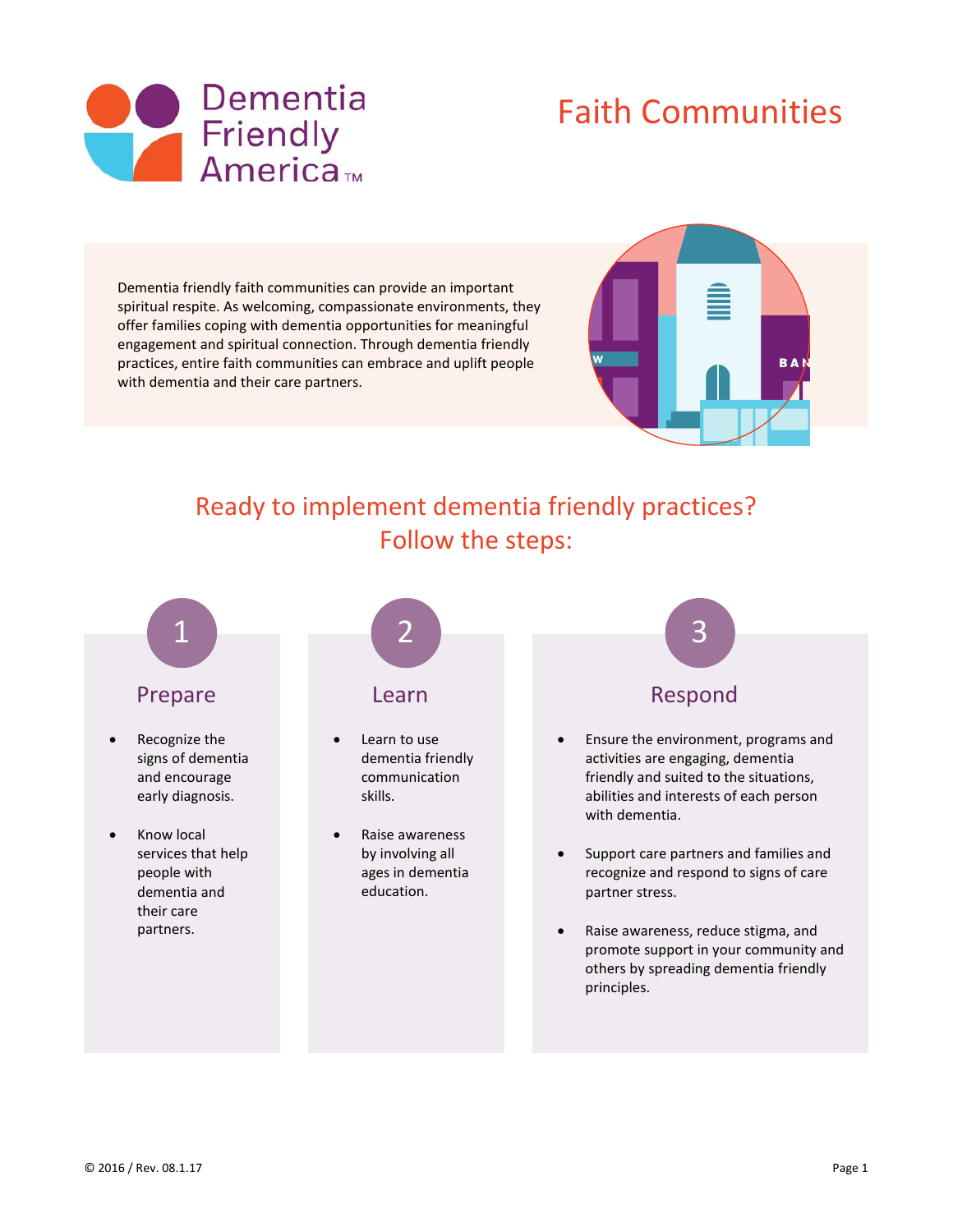# Signs of Dementia<sup>1</sup>

- Memory loss that disrupts daily life.
- Challenges in planning or solving problems.
- Difficulty completing familiar tasks at home, at work or at leisure.
- Confusion with time or place.
- Trouble understanding visual images and spatial relationships.
- New problems with words in speaking or writing.
- Misplacing things and losing the ability to retrace steps.
- Decreased or poor judgment.
- Withdrawal from work or social activities.
- Changes in mood or personality.

# Dementia Friendly Communication Skills<sup>2,3</sup>

- Greet people warmly even if you think they do not remember you. If they seem confused, remind them who you are.
- Slow pace slightly and allow time for person to process and respond.
- Speak clearly and calmly; be patient and understanding.
- Keep communication simple; ask one question at a time.
- Listen with empathy and seek to understand the person's reality or feelings.
- Connect on an emotional level even if the conversation topics shift or do not make sense to you.
- Be aware of the person's and your own body language: smile, make eye contact at eye level.
- Enjoy spending time with the person in the present moment.
- Offer hugs, hand holding as appropriate.
- Avoid arguing with or embarrassing the person.
- Treat the person with dignity and respect.

# Educate the Entire Faith Community $1,2$

- 1. Invite a person living with dementia or a care partner to give a talk about their experience living with the disease.
- 2. Provide ideas for ways to support people with dementia.
	- Offer to help a person get ready for worship services or assist with transportation.
	- Express willingness to spend time with the person with dementia so that their care partner can run errands or take a break.
	- Help the family worship at home or bring them a recording of the service when they find it difficult to attend in person.
- Offer a volunteer companion when extra support is needed.
- Accept and be sensitive to behaviors that people with dementia may display, such as talking, calling out, or walking about at inappropriate times; respond flexibly to encourage people to remain involved or help them to another area if necessary.
- Help people with dementia feel loved, valued, and a sense of belonging at a time when they may feel isolated.
- Provide ongoing prayer support for the person with dementia and their family/care partners.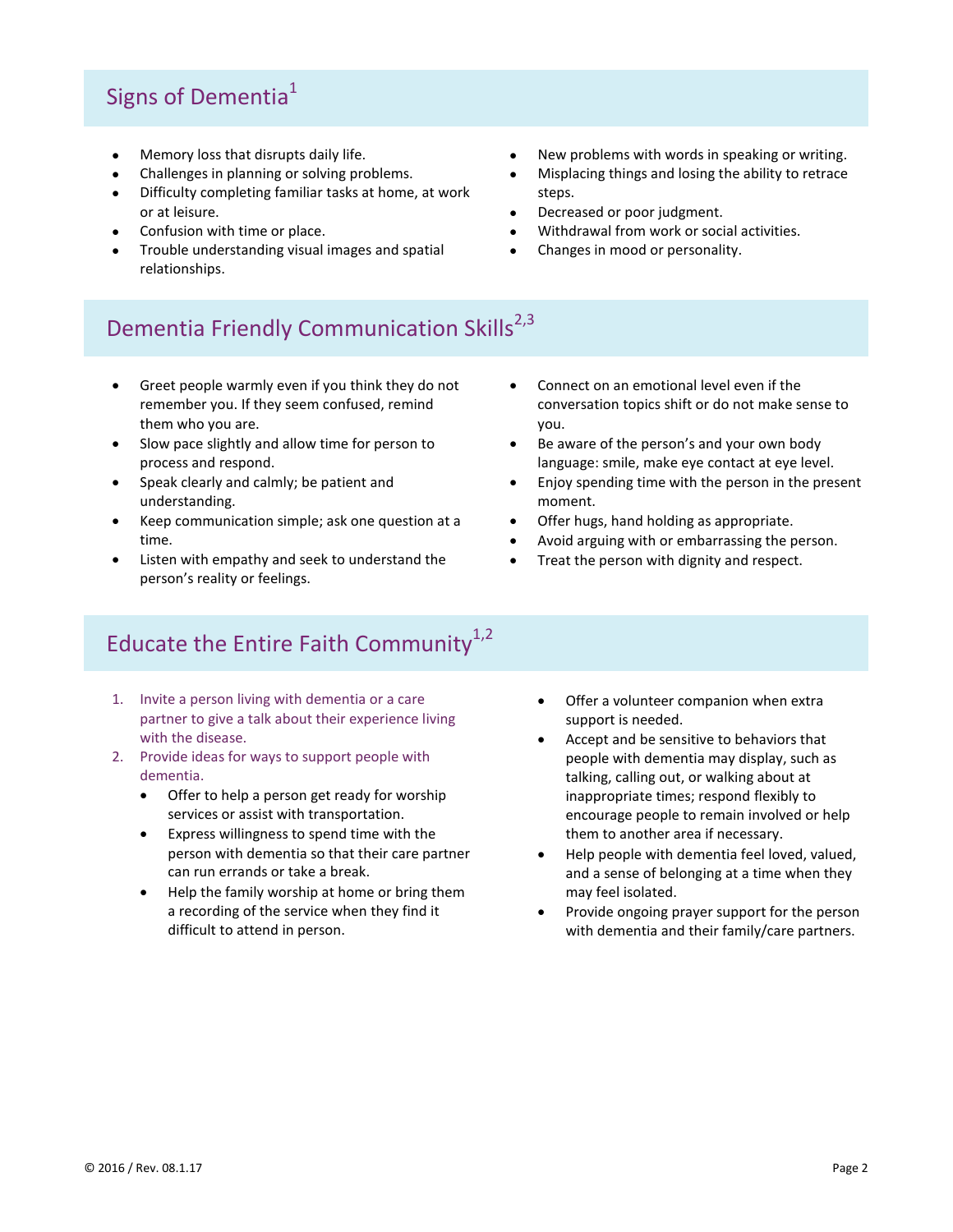## Dementia Friendly Practices

- 1. Environmental tips:
	- Wear name tags.
	- Welcome, acknowledge, and support congregants and visitors with dementia.
	- Be positive and focus on strengths and abilities rather than limitations.
	- Be patient and understanding of appearance and behavior.
	- Provide a quiet area where the person may go during the service as needed.
	- Display signs that clearly identify areas such as restrooms.

#### 2. Engage:

- Organize activities that are meaningful to people with dementia, allow them to connect with others, and accommodate their changing abilities.
- Offer shorter, simpler services, devotions or inspirational stories.
- Encourage all ability levels when planning activities and outings.

## Care Partners, Families and Stress

- Recognize signs of care partner stress and direct the care partner/family to appropriate resources.<sup>4</sup>
	- 1. Denial of the disease and belief person will get better.
	- 2. Anger.
	- 3. Social withdrawal from activities once enjoyed.
	- 4. Anxiety about the future.
	- 5. Depression that breaks ability to cope.
	- 6. Exhaustion that makes completing everyday tasks difficult.
	- 7. Sleeplessness.
	- 8. Irritability.
	- 9. Lack of concentration.
	- 10. Health problems.
- Plan visits that create spiritual connections and maximize interaction through familiar prayer or scripture or traditional hymns.
- Go beyond words and use music and spiritual symbols to engage the senses.
- Recognize the spiritual significance of spending time outdoors in nature or appreciating the arts.
- Organize a dementia café or early stage support group.
- 3. Individualize:
	- Build support relationships by linking people with dementia and their care partners with empathetic individuals within the congregation.
	- Learn how the spiritual beliefs of the person with dementia and his or her care partners may affect their perceptions and experience of dementia.
	- Be attuned and open-minded to the way the person talks about his or her spirituality.

- Encourage care partners to take good care of themselves – eat properly, get regular exercise, rest, and accept help from others.
- Offer support frequently, even if it is turned down.
- When caregiving prevents attending in person, help care partners participate in worship at home by providing services, rituals, or recordings.
- Encourage the care partner to enroll the person with dementia in respite care for a break from daily responsibilities.
- Form a care partner support group.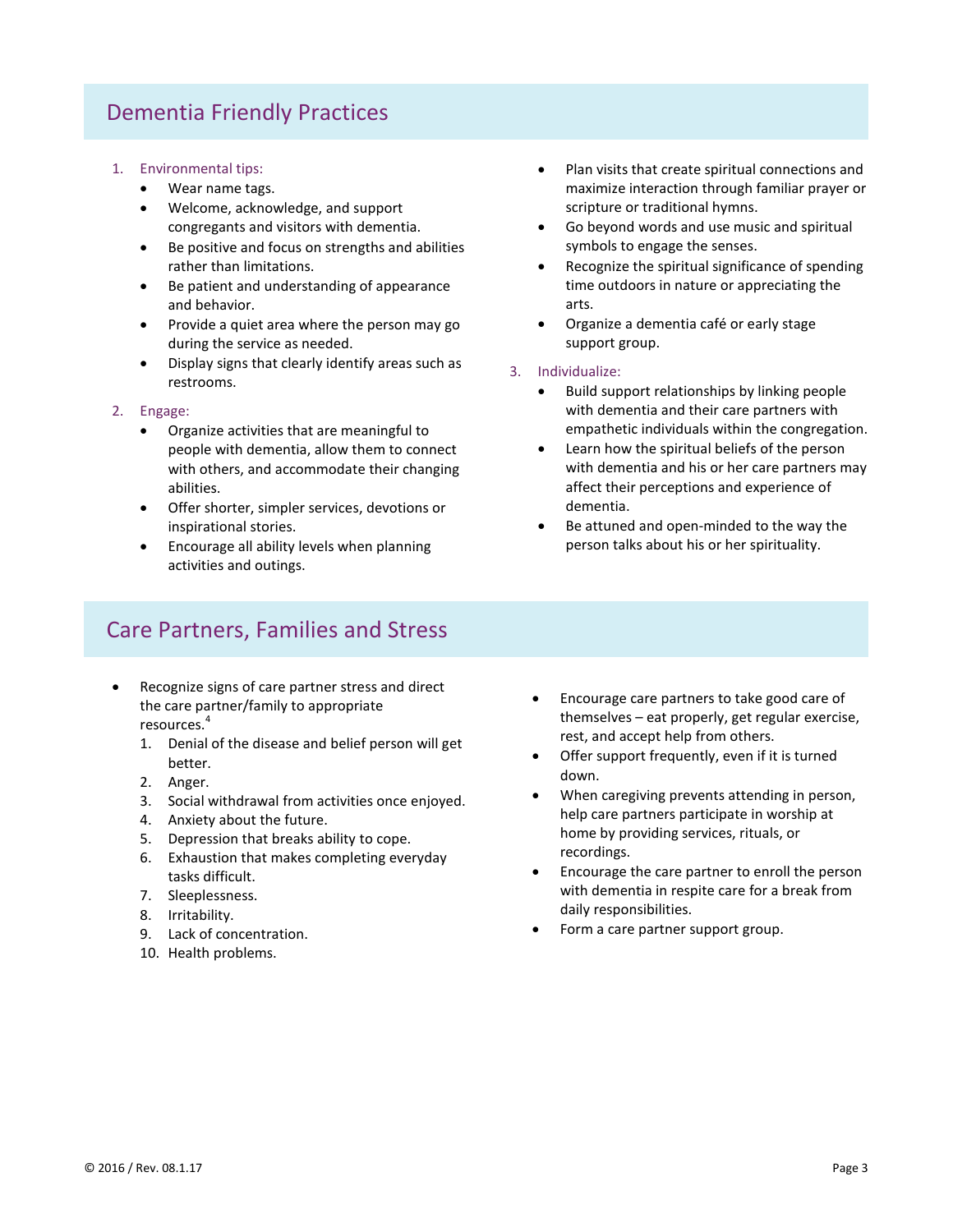## References

- 1. **Alzheimer's Association, Know the 10 Signs** [http://www.alz.org/alzheimers\\_disease\\_10\\_sig](http://www.alz.org/alzheimers_disease_10_signs_of_alzheimers.asp) [ns\\_of\\_alzheimers.asp](http://www.alz.org/alzheimers_disease_10_signs_of_alzheimers.asp)
- 2. **Alzheimer's Society – Communicating** [https://www.alzheimers.org.uk/info/20064/sy](https://www.alzheimers.org.uk/info/20064/symptoms/90/communicating_and_language) [mptoms/90/communicating\\_and\\_language](https://www.alzheimers.org.uk/info/20064/symptoms/90/communicating_and_language)
- 3. **Home Instead Business Training – Alzheimer's Friendly Business online course** [http://www.helpforalzheimersfamilies.com/alz](http://www.helpforalzheimersfamilies.com/alzheimers-care-training/alzheimers-friendly-business-training/) [heimers-care-training/alzheimers-friendly](http://www.helpforalzheimersfamilies.com/alzheimers-care-training/alzheimers-friendly-business-training/)[business-training/](http://www.helpforalzheimersfamilies.com/alzheimers-care-training/alzheimers-friendly-business-training/)
- 4. **Alzheimer's Association, Caregiver Stress** [https://www.alz.org/care/alzheimers](https://www.alz.org/care/alzheimers-dementia-caregiver-stress-burnout.asp)[dementia-caregiver-stress-burnout.asp](https://www.alz.org/care/alzheimers-dementia-caregiver-stress-burnout.asp)